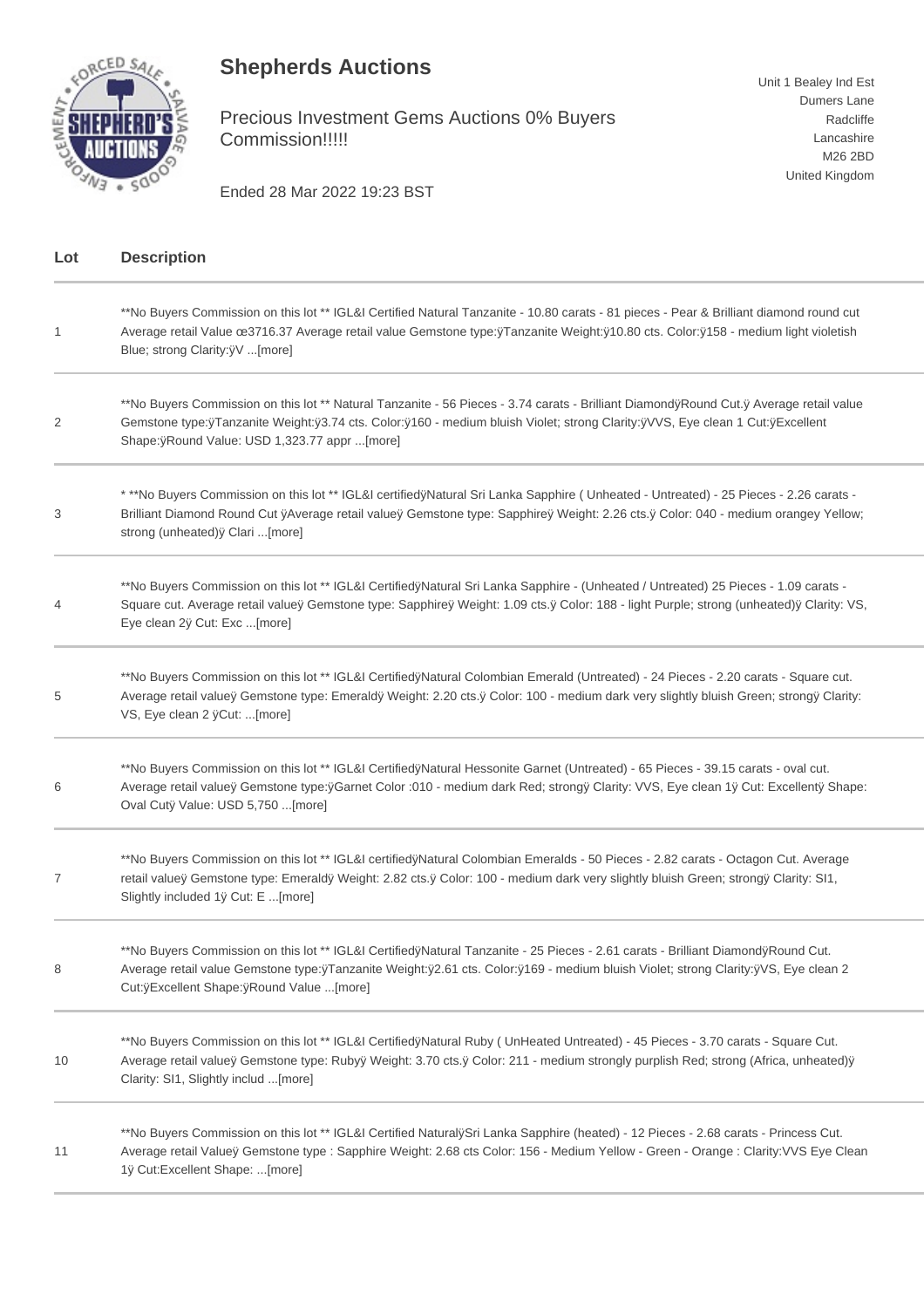| 12 | **No Buyers Commission on this lot** IGL&I CertifiedÿNatural Yellow Sapphireÿ - 100 Pieces - 1.20 carats - Brilliant DiamondÿRound<br>Cut. Average Retail Value Gemstone type: Sapphire Color: 040 Medium Orangy Yellow - Strongÿ(Heated)ÿÿ Clarity: VVS Eye Clean 1ÿ<br>Cut: Excellentÿ Shape: [more]                 |
|----|------------------------------------------------------------------------------------------------------------------------------------------------------------------------------------------------------------------------------------------------------------------------------------------------------------------------|
| 13 | **No Buyers Commission on this lot ** IGL&I CertifiedÿNatural Ruby - (Unheated / Untreated) 45 Pieces - 3.66 carats. Square Cut.<br>Average retail valueÿ Gemstone type: Rubyÿ Weight: 3.66 cts.ÿ Color: 202 - medium reddish Purple; strong (Africa, unheated)ÿ Clarity:<br>SI1, Slightly include [more]              |
| 14 | **No Buyers Commission on this lot ** IGL&I CertifiedÿNatural Peridot - 117 Pieces - 56.25 carats - Brilliant DiamondÿRound cut.<br>Average retail valueÿ Gemstone type: Peridotÿ Weight: 56.25 cts.ÿ Color: 077 - medium slightly yellowish Green; very slightly greyishÿ<br>Clarity: VVS, Eye cl [more]              |
| 15 | **No Buyers Commission on this lot ** IGL&I CertifiedÿNatural Sapphire - 16 Pieces - 2.07 carats - Brilliant DiamondÿRound Cut.<br>Average Retail Value Gemstone type: Peridot Color: 151 - medium White - Blue- Pink- Yellow; strong (unheated)ÿ Clarity: VVS, Eye<br>cleanÿ Cut: Excellentÿ S [more]                 |
| 16 | **No Buyers Commission on this lot ** IGL&I CertifiedÿNatural Brazilian Amethyst - 20 Pieces - 62.45 carats - Checker Board Oval cut.<br>Average retail valueÿ Gemstone type: Amethystÿ Weight: 62.45 cts.ÿ Color: 180 - medium dark Violet; strongÿ Clarity: VS, Eye clean 2ÿ<br>Cut: Excellent [more]                |
| 17 | **No Buyers Commission on this lot ** IGL&I CertifiedÿNatural Brazilian Amethyst - 25 Pieces - 53.00 carats -ÿChecker BoardÿOval<br>(long) Cut. Average retail valueÿ Gemstone type: Amethystÿ Weight: 53.00 cts.ÿ Color: 180 - medium dark Violet; strongÿ Clarity: VVS,<br>Eye clean 1ÿ Cut: E [more]                |
| 18 | **No Buyers Commission on this lot ** IGL&I CertifiedÿNatural Peridot - 36 Pieces - 46.25 carats - Diamond Brilliant Round cut Average<br>retail valuey Gemstone type: Peridoty Weight: 46.25 cts.y Color: 077 - medium slightly yellowish Green; very slightly greyishy Clarity:<br>VS, Eye clean [more]              |
| 19 | **No Buyers Commission on this lot ** IGL&I CertifiedÿNatural Sri Lanka Sapphire - 12 Pieces - 1.82 carats - Square Princessÿcut<br>Average retail valueÿ Gemstone type: Sapphire Weight: 1.82 cts.ÿ Color: 077 - medium slightly Yellowÿ-ÿ Greenÿ- Blue - Orange;<br>Heated Clarity: VS, Eye clea [more]              |
| 20 | **No Buyers Commission on this lot ** IGL&I CertifiedÿNatural Peridot - 100 Pieces - 13.00 carats - Diamond Brilliant round cut Average<br>retail valuey Gemstone type: Peridoty Weight: 13.00 cts.y Color: 077 - medium slightly yellowish Green; very slightly greyishy Clarity:<br>VVS, Eye cle [more]              |
| 28 | ** NO BUYERS COMMISSION ON THIS LOT ** Natural Colombian Emerald 0.79 Carat - Oval cut Average retail value Gemstone<br>type: yEmerald Weight: yo.79 cts. Color: yo86 - medium green; very slightly greyish Clarity: yl3, Included 3 Cut: yExcellent<br>Shape: yOvalValue: USD 238.26 Approx ce 180.78 The res  [more] |
| 29 | ** NO BUYERS COMMISSION ON THIS LOT ** IGL&I Certified Natural (UNTREATED - RAW)ÿ Tanzanite - 326 Carat - Rough cut -ÿ<br>Average retail value Gemstone type: yTanzanite Weight: y326.00 cts. Color: y129 - light very strongly greenish Blue; very slightly greyish<br>Clarity: yN/A Cut: yPoor Shape: yOt  [more]    |
| 31 | ** NO BUYERS COMMISSION ON THIS LOT ** Natural Colombian Emerald - 0.70 caratÿ Average retail value Gemstone<br>type: yEmerald Weight: yo.70 cts. Color: yo86 - medium green; very slightly greyish Clarity: yl2, Included 2 Cut: yExcellent<br>Shape: yOvalValue: USD 349.87 Approx ce 265.47 The resulting c  [more] |
| 32 | ** NO BUYERS COMMISSION ON THIS LOT ** Natural Colombian Emerald - 0.60 carat Average retail value Gemstone type: yEmerald<br>Weight:ÿ0.61 cts. Color:ÿ083 - medium light Green; very slightly greyish Clarity:ÿl2, Included 2 Cut:ÿExcellent Shape:ÿOvalValue: USD<br>185.71ÿApprox œ140.91 The result [more]         |